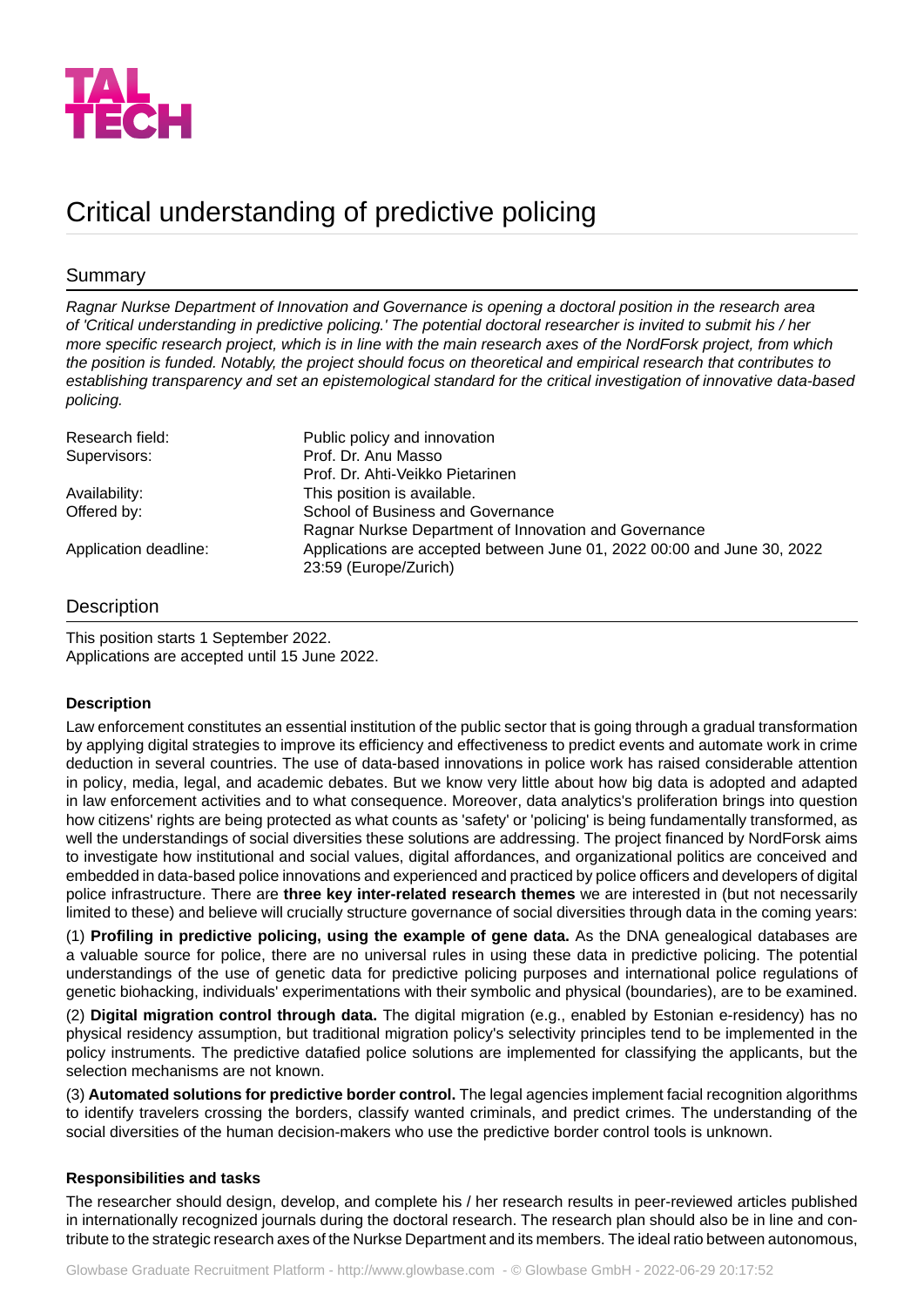

independent research and the contribution of upcoming PhD students to joint research with other members of the Department is 50-50. As part of his / her path, the PhD student is also expected to gain teaching, supervision, and research management experience at the Nurkse Department. In this respect, courses, workshops, seminars, and inductions will be provided, to which new researchers are encouraged to attend and contribute.

#### **Qualifications**

A successful candidate should preferably have:

- A MA degree in social sciences (preferably in sociology, public administration, media and communication studies, or social psychology) or in other areas with additional proof of social science research skills;
- Expertise in qualitative or quantitative, digital or computational research methods; knowledge in or readiness to use experimental study design and cognitive methods (eye-tracking, EEG / fNIRS) is an advantage;
- A clear interest in (and a neat vision for) independent research concerning the chosen topic;
- Excellent command of English and Estonian languages;
- Strong and demonstrable writing and analytical skills;
- Capacity to work both as an independent researcher and as part of an international team;
- Ability and willingness to assist in organizational tasks relevant to the project.

#### **We offer:**

- Up to a 4-year doctoral position at TalTech, one of the largest, internationally-renowned, and leading social sciences research centers in Estonia with a broad portfolio of ongoing pan-European and national projects in data studies, public administration, digital governance, and innovation studies projects.
- Involvement in R&I activities with founding partners of the projects and other key stakeholders (e.g., cities).
- Opportunities for conference visits, research stays, and networking with globally leading universities and research centers in the fields of data studies, public administration, innovation studies, and digital government.
- Ph.D. positions are guaranteed a net monthly income of 1443 EUR (including Ph.D. scholarship) and Estonian national health insurance).
- The first two years of the position will be financed by the NordForsk grant ('Critical understanding of predictive Policing').

#### **About the organization**

The Ragnar Nurkse Department of Innovation and Governance (RND) is an interdisciplinary, international research center within Tallinn University of Technology hosting world-renowned award-winning scholars and focusing on socially relevant research and teaching. Notably:

- Digital transformation of societies: social datafication, algorithmic governance, data justice, state-citizen relations in the digital era, smart cities and cross-border data relations;
- Models and practices of e-governance and public administration globally;
- P2P technologies, its governance, and potential new production models;
- Fiscal governance and fiscal bureaucracies;
- Science and innovation policies and its management.
- Philosophy and ethics of science and technology.

RND is a highly internationalized department and engages some top international thinkers and researchers in its research fields. Next to a fully English taught Ph.D. degree, it offers a MA degree in Technology Governance and Digital Transformations and a unique Erasmus Mundus joint MSc program in Public Sector Innovation and e-Governance (PIONEER) in cooperation with KU Leuven (Belgium) and University of Mu#nster (Germany). RND and its staff have coordinated or been involved in a multitude of international research projects with the EU (INTERREG, COST, FP7, H2020), UN (UNDP), OECD (SIGMA), INET. Department has participated in various European Commission working groups (the EU's Lisbon Agenda Group, Expert Group on Managing Risks in Public Technology Procurement, Expert Group on Public Sector Innovation).